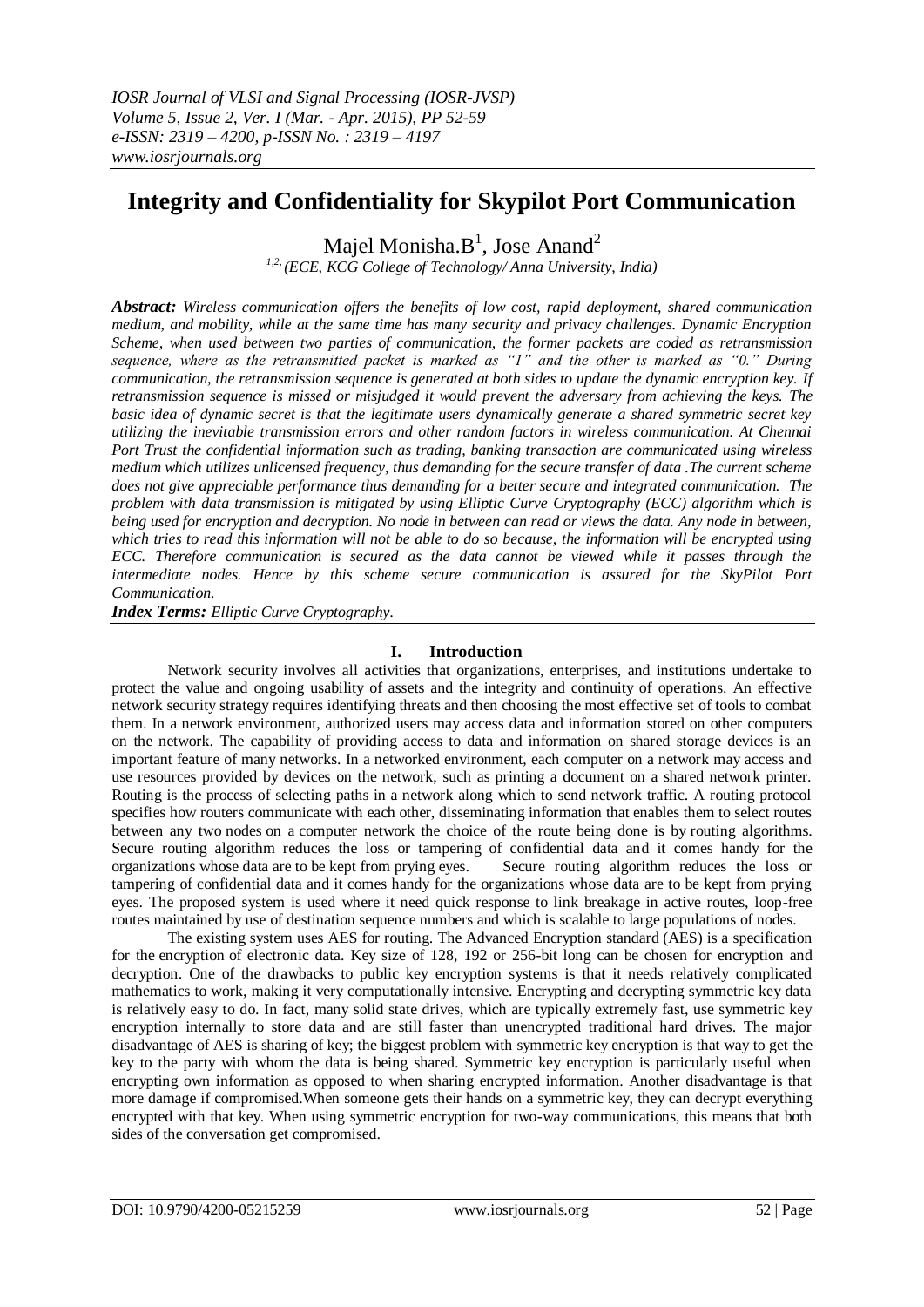## **II. Related Works**

The survey focused on various encryption schemes and dynamic key distribution strategies that could provide a secure communication between the nodes. In similar interest, various security attacks and key distribution schemes were analysed for various Adhoc network scenarios. The various symmetric and asymmetric encryption schemes in different wireless environment were under gone and the performance of these schemes are analyzed with various network parameters. Dynamic Key encryption scheme with ECC encryption algorithm is seen as suitable to provide secure and integrated communication in the Port Trust Scenario.

The Optimal Probabilistic Encryption [1] is the optimal solution for the cipher matrices which is obtained in order to maximize performance criterion J-divergence for Ally fusion centre (AFC), whereas ensuring that it is zero for the Eavesdropping fusion centre (EFC).This scheme has no communication overhead and minimal processing requirements making it suitable for sensors with limited resources. An innovative key management scheme [2] called random seed distribution with transitory master key (RSDTMK), which adopts the random distribution of secret material and a transitory master key used to generate pairwise keys. The main novelty of RSDTMK is the generation of pairwise keys based on randomly predistributed seeds, which are turned by a permutation function, and then are transformed in a key by a pseudorandom function, which employs a master key, deleted after a time-out period. The two identity-based secure distributed data storage (IBSDDS) schemes[3]. The file owner can decide the access permission independently without the help of the private key generator (PKG); For one query, a receiver can only access one file, instead of all files of the owner; Scheme is secure against the collusion attacks, namely even if the receiver can compromise the proxy servers, cannot obtain the owner"s secret key. Two new IBSDDS schemes are proposed in standard model where, for one query, the receiver can only access one file, instead of all files. Bad Data Injection attack [4]is defined as a cyber-physical attack which is a combination of two aspects on the cyber side, modern attack techniques are exploited to intrude and inject bad data into the information system; On the physical side, attackers construct the bad data to bypass the traditional error detection in power systems. For cyber defense, the inherent properties of electrical parameter have not been concerned and for physical defense, the integrity and validity of power grid data cannot be ensured. The cyber-physical fusion is a better solution, which combines the features of cyber network and the physical models of power system. The public key infrastructure (PKI) solution [5] supports the trusted computing elements, including device attestation. Primary issue is the need for a cohesive set of requirements and standards for smart grid security. A secure data retrieval scheme [6] using Cipher text-policy attribute-based encryption (CP-ABE) for decentralized Disruption-tolerant network (DTN) where multiple key authorities manage their attributes independently. The inherent key escrow problem is resolved such that the confidentiality of the stored data is guaranteed even under the hostile environment where key authorities might be compromised or not fully trusted. The ordered bucketization (OB) [7] as a cryptographic object. In OB, plaintext space is divided into p disjoint buckets, numbered from 1 to p, based on the order of the coverage ranges. OB is quite useful in that a range query can be performed over encrypted data without the need to decrypt by attaching a bucket number to each ciphertext. The concept of dynamic secret [8] is applied to design an encryption scheme for smart grid wireless communication. Between two parties of communication, the previous packets are coded as retransmission sequence, where retransmitted packet is marked as "1" and the other is marked as "0." During the communication, the retransmission sequence is generated at both sides to update the dynamic encryption key. Any missing or misjudging in retransmission sequence would prevent the adversary from achieving the keys. This scheme can protect the users against eavesdropping by updating the dynamic encryption key with retransmission sequence in communication, even the attackers know the details of scheme and obtain the encryption key at some time; it is a light-weight encryption method with only simple operations , self-contained, that is, it is dynamically generated during the normal communication without additional traffic and control command.

## **III. Sky Pilot Communication**

The flexible and scalable SkyPilot network technology can support concurrent data, voice, and video applications, mixed-use networks, and multiple tiers of service. Using a unique synchronous protocol and advanced beam switching antenna arrays, Active SkyPilot nodes automatically detect the presence of new neighbouring mesh nodes and fixed-wireless customer premise equipment (CPE). SkyPilot solutions enable unmatched scalability and performance for all broadband wireless applications by their various features such as Mesh Architecture, Automatic Link Discovery, Mesh Route optimization, Traffic Management, Bandwidth Scheduling, Transmission Coordination, Advanced Antenna Array, High Gain, Transmit Power, Sectorization & Adaptive Modulation and Embedded Security Features.

The SkyPilot wireless mesh architecture is specifically designed to maximize packet throughput, enable Quality of Service (QoS), and deliver high scalability while preserving the resiliency and flexibility of wireless mesh communications. Based on an innovative and unique protocol, the SkyPilot wireless mesh architecture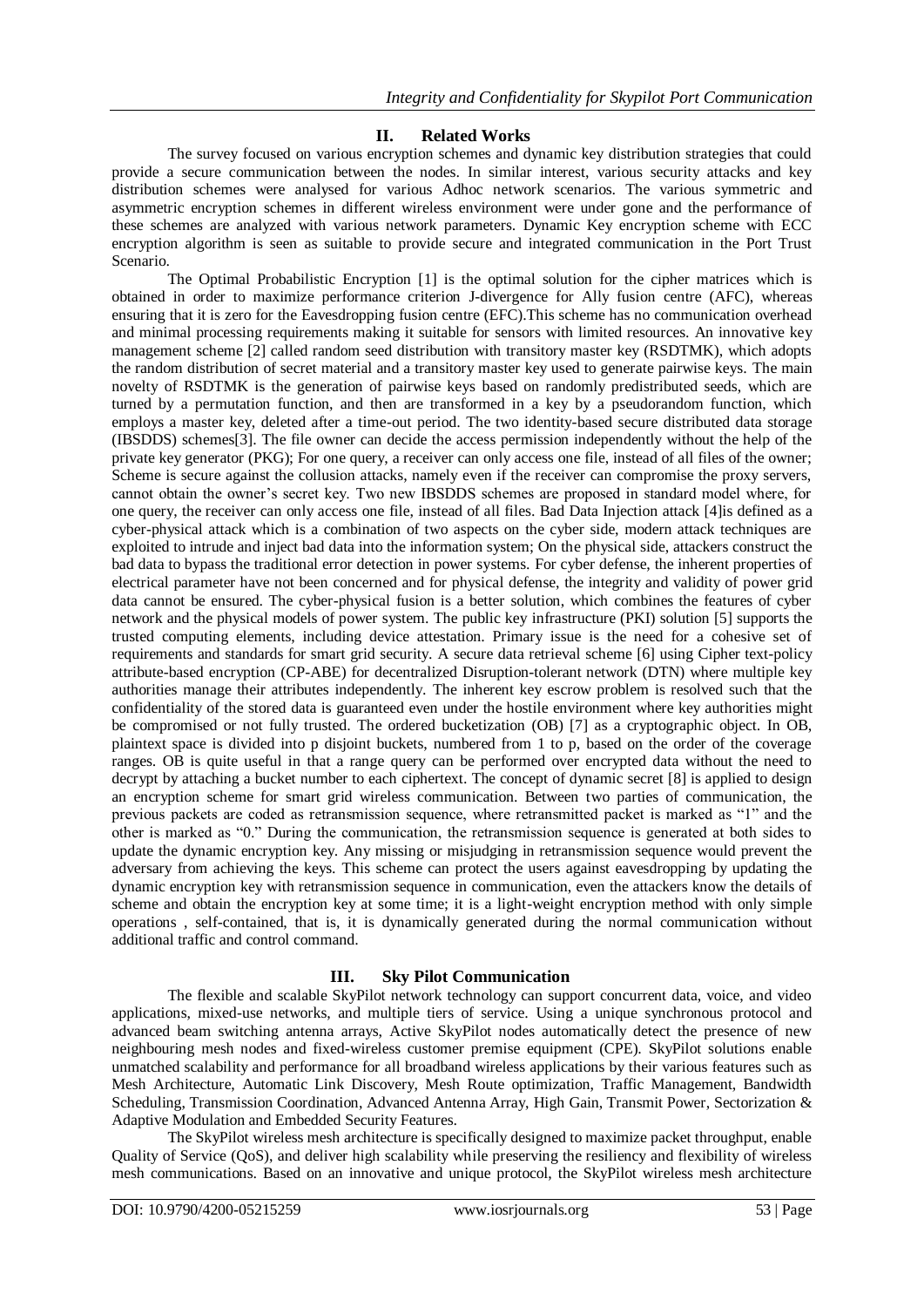automatically manages multiple wireless mesh operations that would otherwise require specialized personnel or complex management systems.

The SkyPilot wireless mesh network is a low-latency, high-bandwidth radio system operating in the 5 GHz bands as a self-forming, self-balancing, and self-healing wireless mesh network. The intelligent, selfforming SkyPilot mesh technology manages traffic across the mesh network to mitigate interference, maximize available bandwidth, and support the prioritization of voice and data for improved Quality of Service performance. The SkyPilot network provides a range of services for fixed broadband access subscribers, roaming Wi-Fi users, public safety professionals, mobile municipal staff, and public works agencies. Each SkyPilot Gateway controls a subnetwork of associated SkyPilot Extenders and Connectors to provide coverage and capacity as needed. By deploying additional SkyPilot Gateways, a service provider can "inject" capacity into the network, extend network coverage, and enhance network reliability. Unlike a conventional point-tomultipoint base station, the SkyPilot Gateway is the foundation of a true mesh topology that delivers multi-hop versatility, dynamic re-routing in the event of node failure, and outstanding scalability. SkyPilot Extender products are elements of the SkyPilot network that act as a relay node of the SkyPilot network and provides Ethernet connectivity for client devices. SkyPilot Gateways and Extenders are also available in DualBand models. These models are available with integrated access points that allow for simultaneous wireless access to the SkyPilot wireless mesh network, using the 2.4 GHz band for public Wi-Fi connectivity. The SkyPilot Element Management System (EMS) provides SNMP-based network element management capabilities. The SkyPilot EMS manages SkyPilot network devices, providing control and monitoring capabilities over the network"s physical and logical connectivity, implementing a Fault, Configuration, Performance, and Security (FCPS) network management administration model for the SkyPilot wireless mesh network.

### **IV. Project Description**

In order to overcome the disadvantages of Advanced Encryption standard (AES) algorithm in the existing system, Elliptic Curve Cryptography (ECC) algorithm is being used for encryption and decryption in the proposed system. Therefore communication is secured as the data cannot be viewed while it passes through the intermediate nodes. In this system AODV routing protocol is used for transmission of data. It is a reactive protocol that requests the route only when it needs. It does not require nodes to maintain routes to the destination that are not communicating. First, a route request is sent and a table is maintained for each node, in which all the route replies are stored. Then the AODV algorithm chooses a path in random from the table and transmits the data. Therefore communication is secured as the data cannot be viewed while it passes through the intermediate nodes.

#### **1. Architecture**

The direct communication between Skypilot gateway node to client node is entertained or the communication between gateway through the Skypilot extender node to client is allowed but the communication between two client nodes is denied. The Fig 1 shows the overall architecture of the SkyPilot Communication.



**Figure 1 Skypilot Architecture Diagram**

#### **2. Flow of cryptographic scheme**

The work flow of Elliptical Curve Cryptography has three major work are Compress, Encrypt, and Hide the message. User can perform all three works simultaneously or individually. For encryption of data user has to enter private key and that key will accessed by Algorithm to make any Plain Text to Cipher Text. If message should hide Click on encrypt check box , If file should encrypt ,Click on compress check box. Select master file and output file. If file should compress the same time User can retrieve the Cipher Text to Plain Text by entering the same key.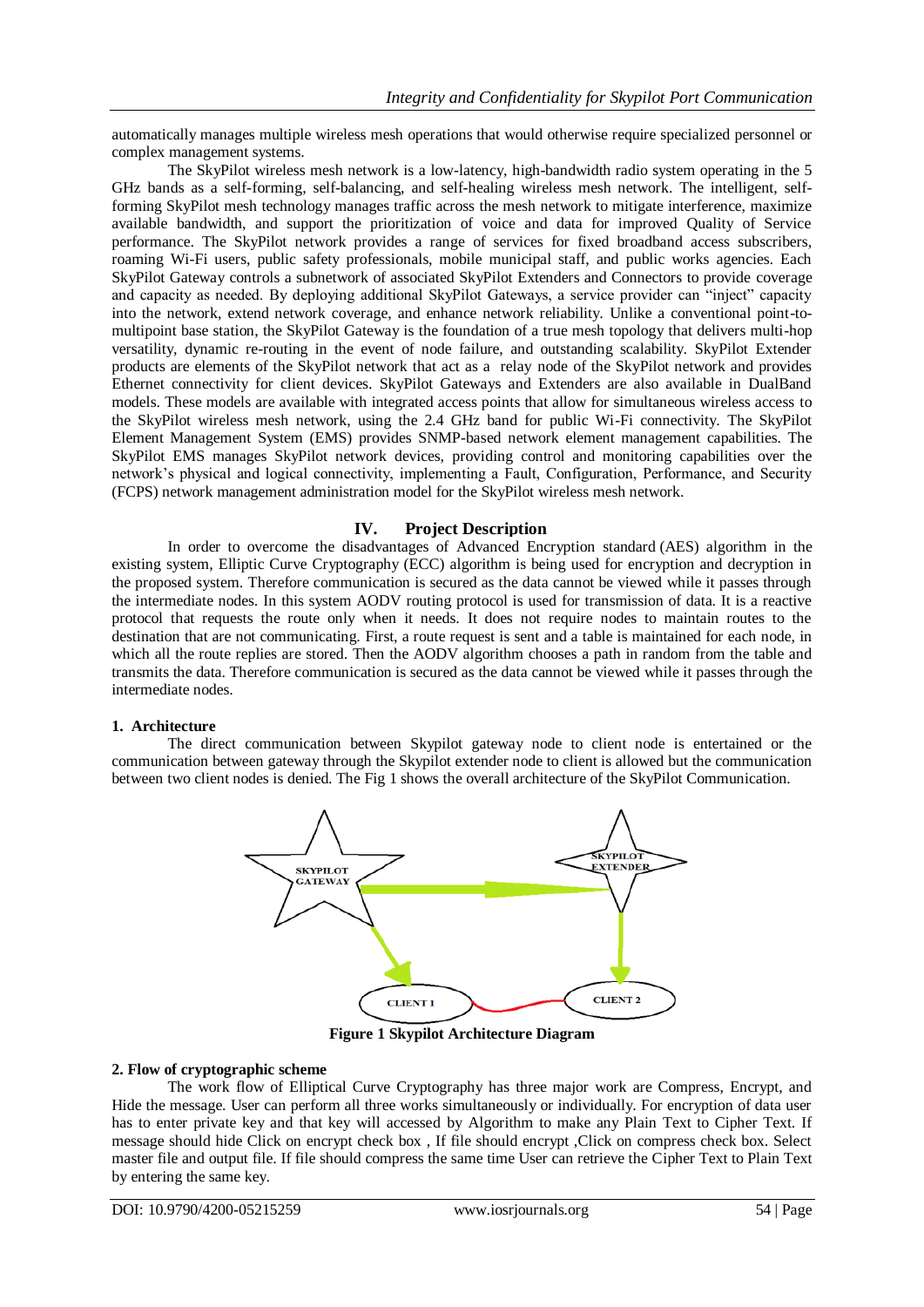The Fig 2 illustrates detailed design of encryption and decryption process. The nodes hold the source, destination, sequence number and next hop details being stacked in it. The source node undergoes the route discovery process which includes the request packet broadcasting, reply packet forwarding, random path selection and route maintenance. The ECC implementation includes the encryption and decryption of the data packet between the intended nodes.



#### **3. Sequential flow of the cryptography process**

The sender initiates the route discovery process by sending the request packets in the network, once the request packet reaches the intended destination it sends back reply packet through same path. The path is selected by randomization process and the data is encrypted using the ECC algorithm and send over the network. This encrypted holds the data with key. If the send cipher key matches with the private key then the data is decrypted successfully.

#### **4. Algorithm**

The algorithms used for the proposed system are

- ECC Algorithm
- Randomization Process

#### **4.1 ECC Algorithm**

Elliptic Curve Cryptography algorithm is used for secure data transmission which uses key generation technique. The sender will encrypt the message with receiver"s public key and the receiver will decrypt its private key:

$$
Q = d * P
$$

generates the public key, Where  $d = Th$ e random number that is selected within the range of (1 to n-1). P is the point on the curve. Q is the public key , d is the private key

#### **Encryption**

Let 'm' be the message that we are sending

Consider 'm' has the point 'M' on the curve 'E'. Randomly select 'k' from [1 - (n-1)]. Two cipher texts will be generated let it be C1 and C2:

$$
C1 = k^*P
$$

$$
C2 = M + k^*Q
$$

C1 and C2 will be sent.

**Decryption**

To get back the message "m" that was sent :

**M = C2 – d \* C1**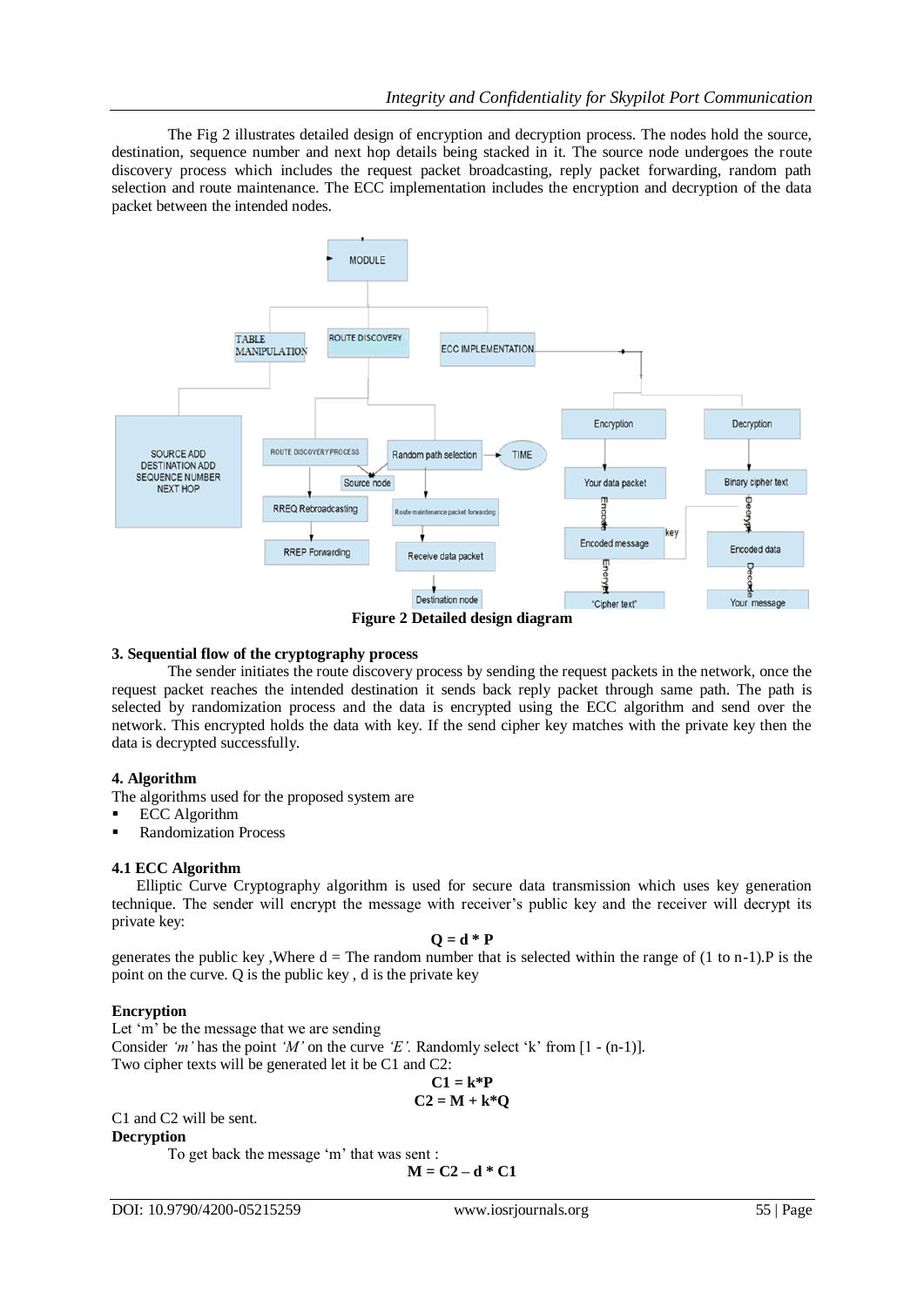M is the original message that was send.

#### **Work Done**

$$
M = C2 - d * C1
$$
  
\n'W' can be represented as 'C2 - d \* C1'  
\n
$$
M = C2 - d * C1
$$
  
\n
$$
= (M + k * Q) - d * (k * P)
$$
  
\n
$$
= (M + k * Q \text{ and } C1 = k * P)
$$
  
\n
$$
= (M + k * (d * P)) - d * k * P
$$
  
\n
$$
= M + (k * d * P) - (d * k * p)
$$
  
\n
$$
(Q = d * P) (Cancelling out k * d * P)
$$
  
\n
$$
= M (Original Message)
$$

#### **4.2 Randomization Process**

Randomization algorithm is used to select a random path. Random path is selected from the various available paths in the route table. Use of randomization algorithm prevents attackers from easily predicting the path. Let Ni denotes node in a network, t be Destination node,  $W<sup>Ni</sup>$  be an estimated minimal cost to send a packet to t. Nexthop be the next node along the Minimal cost path to the destination node .  $C_t^{Ni}$  be a set of node candidates for the next hop.  $H_t^N$  be a set of tuples, records the history of packets from Ni to t.

#### **V. Result And Analysis**

The Fig 3 shows the Log In window of RADWIN manager software. The logging process is done with the aid of particular and unique IP address assigned to each gateway, repeater and sink SkyPilot nodes and the specific password assigned to each operator in the sophisticated environment to make sure that authorized persons are logging in the RADWIN manager.



**Figure 3 Log In Process**

The Specific Class C addressing is utilised for the assignment of IP address to each node connected in this SkyPilot environment, the changes to be made in the tool can be carried out by the installer part only not by the operator and observer criteria processes.The Fig 4 shows the sharing of link password for the secure transaction process. During the establishment of secure communication the exchange of passwords is demanded. When accessing a service, the user and the service provider have a common interest in making sure that the user, the subscription, or the device accessing the service is a genuine one, and that the transaction performed cannot be denied. Authentication is a means to achieve such trust and a secure protocol is then used for functions such as authorization and reporting of usage statistics.

| <b>RADWIN Manager (Installer)</b>                                                                          |                                                                                             | AA |
|------------------------------------------------------------------------------------------------------------|---------------------------------------------------------------------------------------------|----|
| File Configuration Tools Maintenance Help                                                                  |                                                                                             |    |
| 2<<br>船<br>-58<br>R)<br>Link Configuration Link Installation   Site: Admin. pass<br>Site: Pass             | ß.<br>国<br>14<br>$^{12}$<br>Log Off<br>Help(F1)<br><b>Get Diagnostics</b><br>Clear Counters |    |
|                                                                                                            | <b>Link Configuration Wizard</b>                                                            |    |
| $\mathbb{A}^{\mathbb{Z} \times \mathbb{Z}}$ Link: Link<br>Link ID: Pass Section<br>Services: Ethernet      | <b>System</b><br>_____<br>Fill in the attribute fields below.                               |    |
| Frequency [GHz]: 5.710<br>Band: 5.475-5.720 GHz Universal<br>Channel BW [MHz]: 20<br>Rate [Mbps]: Adaptive | Link ID<br>Pass Section<br>Tx Rate Units: @ Mbps @ Fps                                      |    |
| Status: Link Active                                                                                        | Link<br>Link Name                                                                           |    |
| $\mathbb{R}$ Site: Admin pass $\hat{\mathbb{R}}$                                                           | Site <sub>1</sub><br>Admin pass                                                             |    |
| IP Address: 192.168.27.62                                                                                  | Pass<br>Site <sub>2</sub>                                                                   |    |
| Subnet Mask: 255.255.255.0<br>Trap Destination: 0.0.0.0                                                    | Change<br><b>Link Password</b><br>                                                          |    |
|                                                                                                            | $\Sigma$<br>(a) Change Link Password                                                        |    |
| M Site: Pass<br>$\sim$                                                                                     | <b>Enter current Link Password:</b>                                                         |    |
| IP Address: 192.168.27.63                                                                                  | $\bigoplus$<br><br>ancel                                                                    |    |
| Subnet Mask: 255,255,255.0<br>Trap Destination: 0.0.0.0                                                    | Monitor<br>$\approx$                                                                        |    |
|                                                                                                            | New:<br><br>Radio In                                                                        |    |
| Р<br>Events Log<br><b>Updates</b><br>$\hat{z}$                                                             | Confirm:<br><br><b>RSS Id</b>                                                               |    |
| Number<br>Date & Time                                                                                      | V Hide characters<br><b>IP Address</b><br><b>Trap Source</b>                                |    |
| No connection<br>8/26/2014 12:24:16 PM Conn<br>000001<br>to the server.                                    | ernal<br>Forgot Link Password?<br><b>OK</b><br>Cancel                                       |    |
|                                                                                                            |                                                                                             |    |

**Figure 4 Sharing Of Password**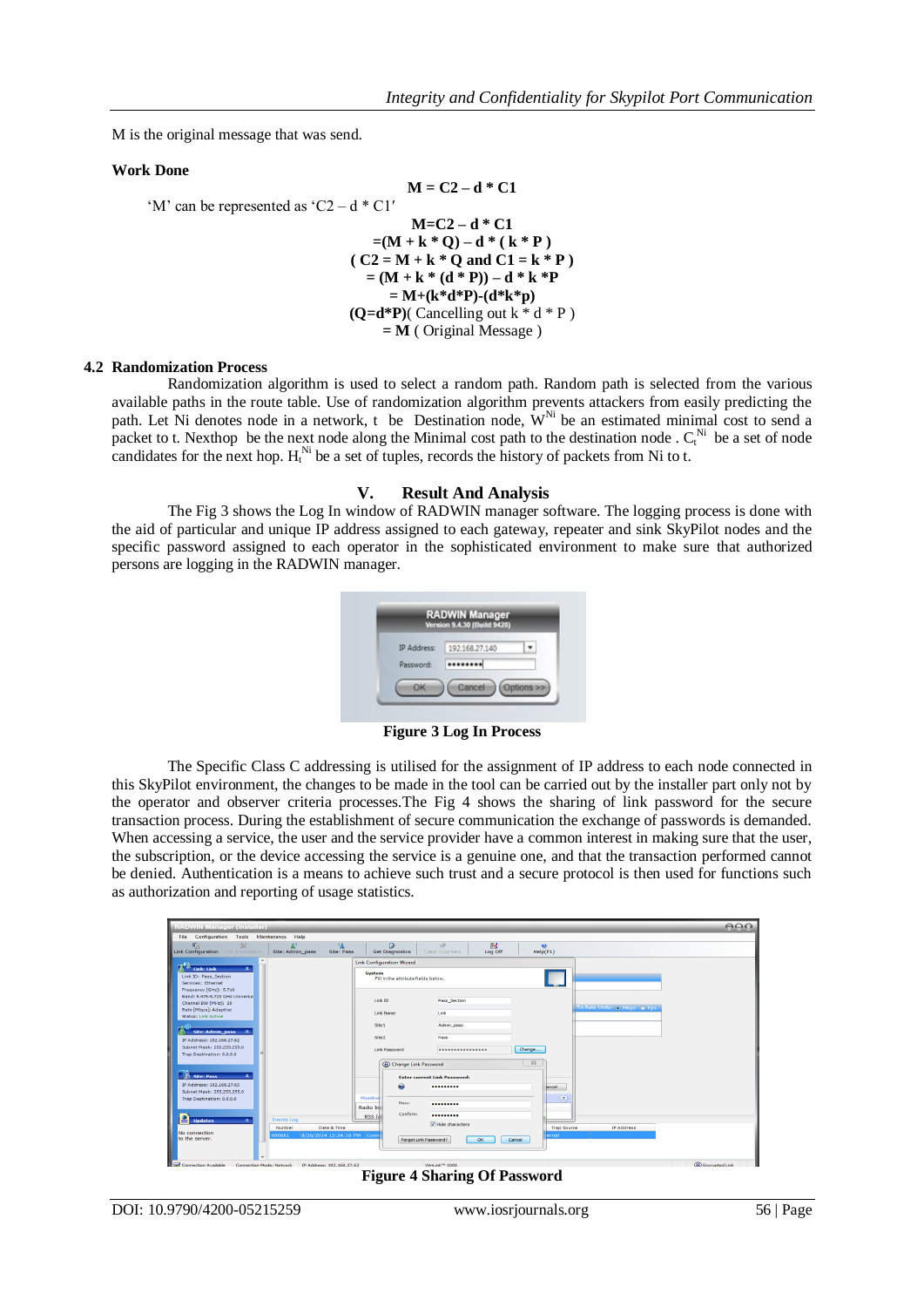The Fig 5 shows the window indicating Link ID, Link name, Site positions and password to ensure secure communication. When Port sender send personal information to their customers or to another port gate via digital exchanges, they may need to secure this exchange with a specific secret, which will allow only the targeted person to be able to actually read the information. Features such as control session login/logout, derivation of keys from sessions, a simplified data protection function, multiple key containers, key import/export, a common method for accessing and defining properties of keys, and the lifecycle control of credentials such enrollment, selection, and revocation of credentials with a focus enabling the selection of certificates for signing and encryption.

| <b>RADWIN Manager (Installer)</b>                                                                                                                                                                                                                                                                                                                           |                                              |                                                                                                                                                                      |                                                 |                                                                                         |                             | AOC |
|-------------------------------------------------------------------------------------------------------------------------------------------------------------------------------------------------------------------------------------------------------------------------------------------------------------------------------------------------------------|----------------------------------------------|----------------------------------------------------------------------------------------------------------------------------------------------------------------------|-------------------------------------------------|-----------------------------------------------------------------------------------------|-----------------------------|-----|
| File Configuration Tools Maintenance Help                                                                                                                                                                                                                                                                                                                   |                                              |                                                                                                                                                                      |                                                 |                                                                                         |                             |     |
| 输<br>宝<br>Link Configuration Link Installation                                                                                                                                                                                                                                                                                                              | 锰<br>A.<br>Site: Admin_pass<br>Site: Pass    | B<br><b>Get Diagnostics</b>                                                                                                                                          | 囻<br>$\mathscr{D}$<br>Clear Counters<br>Log Off | $\alpha$<br>Help(F1)                                                                    |                             |     |
| $\int_{0}^{\frac{1}{2}}$ Link: Link<br>$\hat{\mathbf{x}}$<br>Link ID: Pass Section<br>Services: Ethernet<br>Frequency [GHz]: 5.710<br>Band: 5.475-5.720 GHz Universal<br>Channel BW [MHz]: 20<br>Rate [Mbps]: Adaptive<br>Status: Link Active<br>Site: Admin pass 2<br>IP Address: 192.168.27.62<br>Subnet Mask: 255,255,255.0<br>Trap Destination: 0.0.0.0 |                                              | Link Configuration Wizard<br>System<br>Fill in the attribute fields below.<br>Link ID<br><b>Tink Name</b><br>Site <sub>1</sub><br>Site <sub>2</sub><br>Link Password | Pass Section<br>Tink<br>Admin pass<br>Pass<br>  | Change                                                                                  | Tx Rate Units: @ Mbps @ Fps |     |
| $\hat{z}$<br>Site: Pass<br>IP Address: 192.168.27.63<br>Subnet Mask: 255.255.255.0<br>Trap Destination: 0.0.0.0<br>$\mathbf{\hat{z}}$<br><b>Updates</b><br>No connection<br>to the server.                                                                                                                                                                  | Events Log<br>Date & Time<br>Number<br>00001 | <b>Monitor Link</b><br>Radio Interface<br>RSS [dBm]<br>8/26/2014 12:24:16 PM Connected to Admin_pass.                                                                | $<$ Back<br>Admin pass<br>$-58$<br>Message      | Cancel<br>Next<br>$\hat{\mathbf{x}}$<br>Pass<br>$-60$<br><b>Trap Source</b><br>Internal | <b>IP Address</b>           |     |

**Figure 5 Secure Link Password**

The Fig 6 shows the Receiver Signal Strength , throughput and the active E1 ports. The transmission and reception rate of the particular node is observed to get the information about their speed and analyse whether any packet dropping is done and also to ensure that data is transferred between the intended nodes in an encrypted link.

| RADWIN Manager - 192.168.1.101 (Operator)<br>$ .\ $ o $\ $ x                                                               |                                                           |                                                                                                                                    |                                                 |                                          |  |  |
|----------------------------------------------------------------------------------------------------------------------------|-----------------------------------------------------------|------------------------------------------------------------------------------------------------------------------------------------|-------------------------------------------------|------------------------------------------|--|--|
| File Configuration Tools Maintenance Help                                                                                  |                                                           |                                                                                                                                    |                                                 |                                          |  |  |
| 宝<br>霜<br>Link Configuration Link Installation                                                                             | $\mathbb{R}^3$<br>锰<br>Site: A<br>Site: B                 | B<br>0<br>Get Diagnostics<br>Clear Counters                                                                                        | 网<br>$\overline{\mathbf{a}}$<br>Log Off<br>Exit |                                          |  |  |
| $\otimes$<br><b>Link: TPSF_BTT</b><br>Link ID: EBG 20561334                                                                | Location:<br>Radio Interface:                             | A.                                                                                                                                 |                                                 | $\overline{R}$                           |  |  |
| Services: 7xE1+ Ethernet<br>Frequency [GHz]: 5.820<br>Channel BW [MHz]: 20                                                 | RSS [dBm]                                                 | $-52$                                                                                                                              |                                                 | $-53$                                    |  |  |
| Rate [Mbps]: Adaptive<br>Status: Link Active                                                                               | Ethernet Service:<br>Ethernet Throughput [Mbps]           | 36.8<br>$\overline{0}$                                                                                                             | 36.9                                            | Rx/Tx Rate Units: O Mbps O Fps<br>36.7   |  |  |
| $\overline{\mathbf{z}}$<br>Site: A                                                                                         | Rx Rate<br>Tx Rate                                        | 0.0<br>0.0                                                                                                                         |                                                 | 0.0<br>0.0                               |  |  |
| IP Address: 192.168.1.101<br>Subnet Mask: 255.255.255.0                                                                    | <b>TDM</b> Service:                                       |                                                                                                                                    | Counters Display Mode: O Accumulative O Current |                                          |  |  |
| Trap Destination: 0.0.0.0                                                                                                  | TDM Block Failure Ratio                                   | $1.2 \times 10E - 4$                                                                                                               |                                                 | $1.6 \times 10E - 4$                     |  |  |
|                                                                                                                            | Error [Blocks]                                            | 20<br>11                                                                                                                           | $\Omega$<br>15                                  | 26<br>$\overline{13}$<br>15              |  |  |
| $\overline{\mathbf{z}}$<br>Site: B<br>IP Address: 192.168.1.102<br>Subnet Mask: 255.255.255.0<br>Trap Destination: 0.0.0.0 | E1 Ports                                                  | $\overline{12}$                                                                                                                    | 14                                              |                                          |  |  |
| ≗<br>$\bar{\mathbf{x}}$<br><b>Updates</b>                                                                                  |                                                           | Frequency: 5,820 GHz                                                                                                               |                                                 |                                          |  |  |
| R<br><b>RADWIN 2000</b><br><b>CLICK HERE</b><br>$\sim 10$                                                                  | Events Log<br>Number A<br>Date & Time<br>000001<br>000002 | Message<br>26/02/2009 12:16:13 Cannot bind to trap service port. Port 162 already in<br>26/02/2009 12:16:14 Connected to Location. | Trap Source<br>Internal<br>Internal             | <b>IP Address</b>                        |  |  |
| Connection Available<br>Connection Mode: Network                                                                           | ¢<br>IP Address: 192.168.1.101                            | m                                                                                                                                  |                                                 | $\rightarrow$<br><b>B</b> Encrypted Link |  |  |

**Figure 6 E1 Port Manager Window**

The Fig 7 shows the window for changing Link password after attaining the threshold value under dynamic scheme. Given a key pair, data encrypted with the public-key can only be decrypted with its private key; conversely, data encrypted with the private-key can only be decrypted with its public key. This characteristic is used to implement encryption and digital signature in the network. Digital signature is a mechanism by which a message is authenticated i.e. proving that a message is effectively coming from the intended sender to ensure that secure communication is carried out.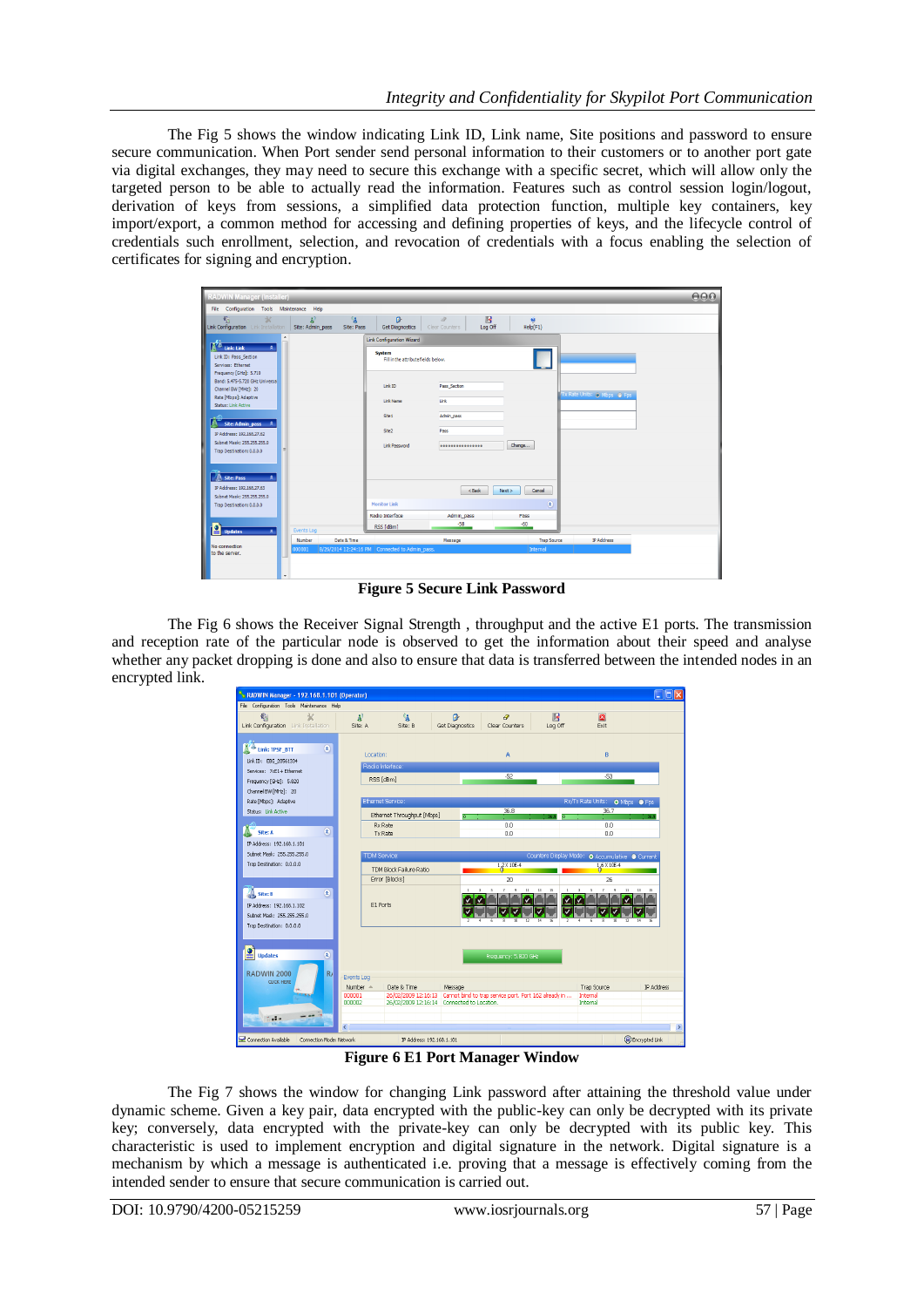## *Integrity and Confidentiality for Skypilot Port Communication*

|          | <b>Enter current Link Password:</b>         |
|----------|---------------------------------------------|
| .<br>-   |                                             |
| New:     |                                             |
| Confirm: |                                             |
|          |                                             |
|          | □ Hide characters                           |
|          | <b>OK</b><br>Forgot Link Password<br>Cancel |

**Figure 7 Password Changing Window**

The Fig 8 shows the alternate link password window which is supplied with the product and the encrypted link at bottom right corner shows the secure link being established. The one time symmetric-key has been used to encrypt the message. This key has been encrypted using the recipient"s public-key. Only recipient can decrypt Symmetric Key and use it to decrypt the message.

| <b>C</b> Alternative Link Password                                                                                                                                                                                                                                 |  |
|--------------------------------------------------------------------------------------------------------------------------------------------------------------------------------------------------------------------------------------------------------------------|--|
| <b>Alternative Link Password</b><br>The Alternative Link Password is supplied with the product.<br>It may also be obtained via Customer Support.<br>Please have the unit's Serial Number and/or MAC Address<br>ready when requesting an Alternative Link Password, |  |
| Enter the Alternative Link Password:                                                                                                                                                                                                                               |  |
| OK<br>Cancel                                                                                                                                                                                                                                                       |  |
|                                                                                                                                                                                                                                                                    |  |
| e) Encrypted Link                                                                                                                                                                                                                                                  |  |
| Figure & Cooung Link                                                                                                                                                                                                                                               |  |

**Figure 8 Secure Link**

#### **VI. Conclusion And Future Work**

Elliptical Curve Cryptography (ECC) is a public [encryption](http://searchsecurity.techtarget.com/definition/encryption) technique based on elliptic curve theory that can be used to create faster, smaller, and more efficient cryptographic [keys](http://searchsecurity.techtarget.com/definition/key). The main problem of conventional public key cryptography systems is that the key size has to be sufficient large in order to meet the high-level security requirement, which results in lower speed and consumption of more bandwidth, the solution is Elliptic Curve Cryptography system. It is mainly used in the resource constrained environments, such as adhoc wireless networks and mobile networks.

There is a trend that conventional public key cryptographic systems are gradually replaced with ECC systems. As computational power evolves, the key size of the conventional systems is required to be increased dramatically .The mathematic background of ECC is more complex than other cryptographic systems such as Geometry, abstract algebra, number theory. ECC provides greater security and more efficient performance than the first generation public key techniques in Mobile systems and Systems required high security level. ECC generates keys through the properties of the elliptic curve equation instead of the traditional method of generation as the product of very large [prime numbers](http://whatis.techtarget.com/definition/prime-number).

For elliptic-curve-based protocols, it is assumed that finding the discrete logarithm of a random elliptic curve element with respect to a publicly-known base point is infeasible. The size of the elliptic curve determines the difficulty of the problem. It is believed that the same level of security afforded by an RSA-based system with a large modulus can be achieved with a much smaller elliptic curve group.

Using a small group reduces storage and transmission requirements. ECC algorithm is proposed and implemented using RADWIN. The performance of AES and ECC algorithms is evaluated. From the presented result it is evident that ECC offers better performance than AES algorithm. ECC has advantage over the AES in terms of speed and key size. In future the work may be extended by including the schemes and techniques over different types of data such as sound and image.